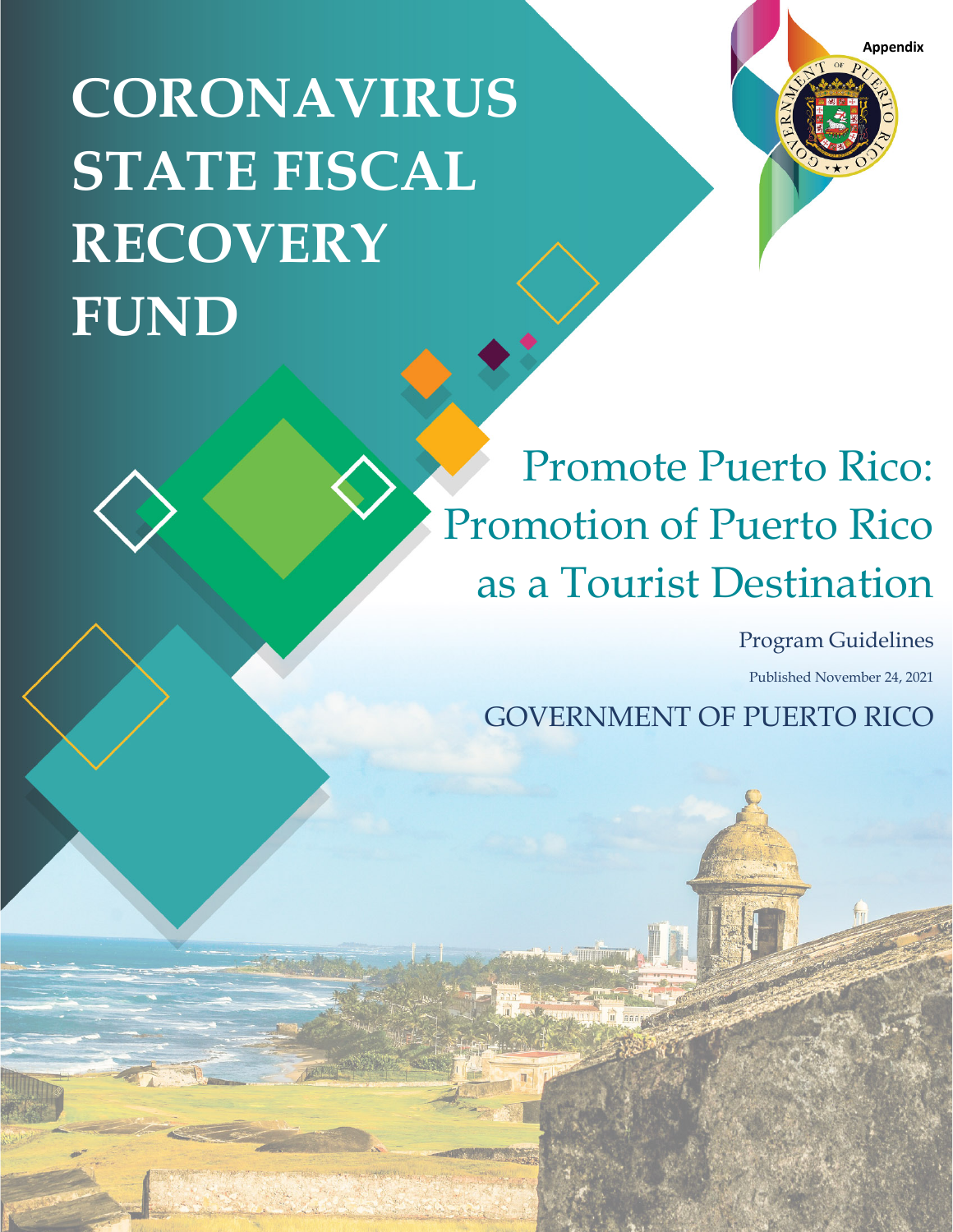# **Table of Contents**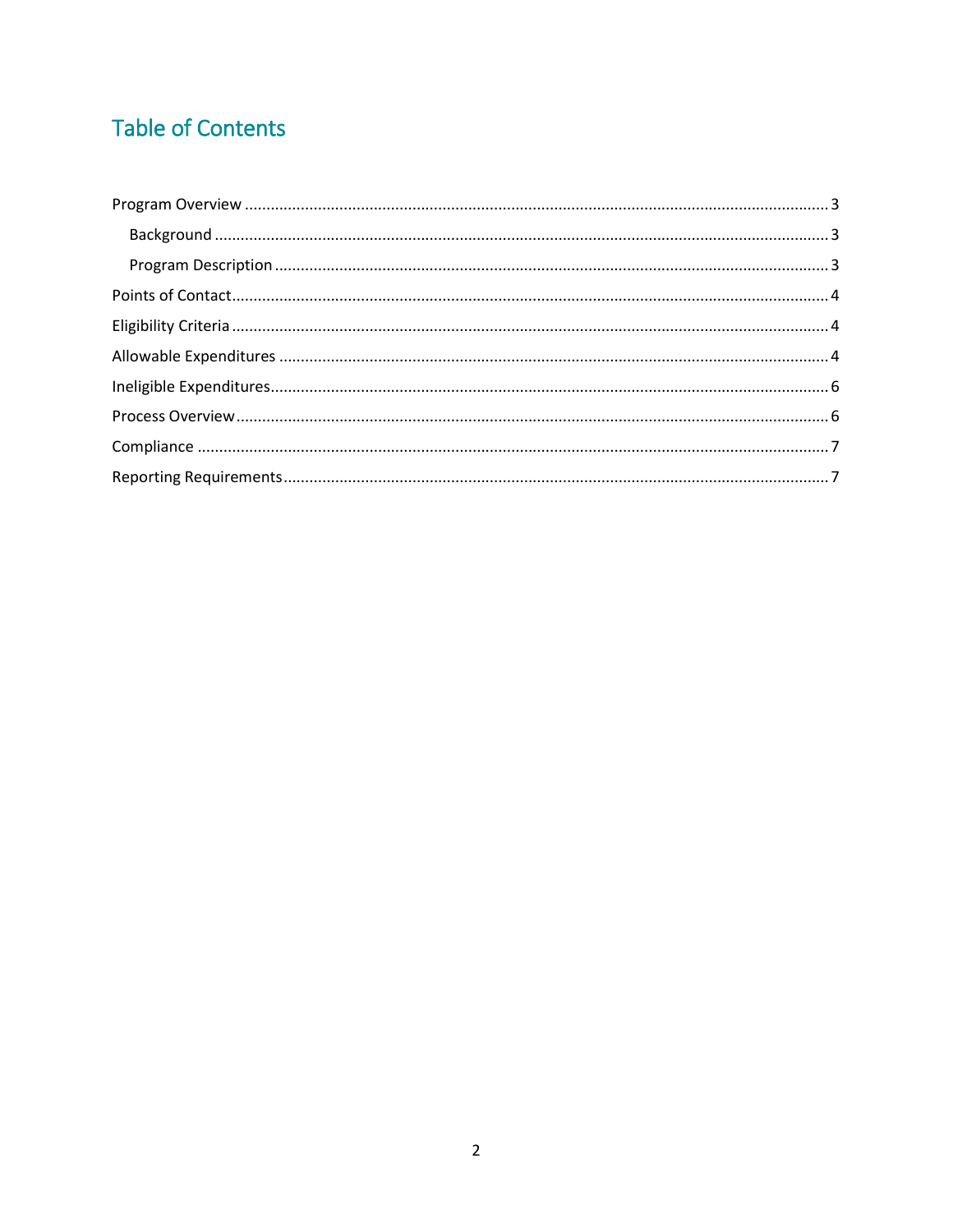# <span id="page-2-0"></span>Program Overview

## <span id="page-2-1"></span>Background

Since March of 2020, Puerto Rico, like most jurisdictions in the United States and countries around the world, has experienced an unprecedented emergency caused by the Coronavirus Disease 2019 ("COVID-19") pandemic. To slow the spread of the disease and ensure the stability of its healthcare system, the Government of Puerto Rico has implemented measures to address the emergency. On March 12, 2020, the Government of Puerto Rico issued Administrative Bulletin OE-2020-020 through which formally declared a state of emergency due to the imminent impact of the coronavirus in Puerto Rico.

During the state of emergency, Puerto Rico suffered great loss of life and severe economic hardships which have impacted a Commonwealth still reeling from a natural disaster. Puerto Rico lost over 2,500 citizens, tourism dwindled with hotel registrations falling 95% from February to April 2020, and ~460,000 residents of Puerto Rico experienced unemployment, twice the previous number of unemployed individuals. Despite these hardships, Puerto Rico persevered, and with over 2,600,000 doses of COVID-19 vaccines administered, Puerto Rico is positioned to emerge from the COVID-19 pandemic.

To help Puerto Rico emerge from the COVID-19 pandemic, Congress passed the American Rescue Plan Act of 2021 ("ARP Act"), and the President signed it into law on March 11, 2021. To assist state governments with addressing the lingering public health emergency while targeting areas and industries in need of economic development, the ARP Act established the Coronavirus State and Local Fiscal Recovery Fund, which provides \$350 billion in direct assistance to states, territories, counties, metropolitan cities, tribal governments, and non-entitlement units of local governments. As part of the Coronavirus State and Local Fiscal Recovery Fund, Puerto Rico received \$2.47 billion under the Coronavirus State Fiscal Recovery Fund ("CSFRF").

To ensure the expeditious processing of apportioned funds from the CARES Act, the Government of Puerto Rico established the Disbursement Oversight Committee, consisting of the Secretary of the Department of the Treasury, the Director of the Office of Management and Budget (OGP), and the Executive Director of the Puerto Rico Fiscal Agency and Financial Advisory Authority (AAFAF). The Committee was created on May 15, 2020, by means of Executive Order No. 2020-040, and on May 7, 2021, by means of Executive Order No. 2021-034, the Governor of Puerto Rico extended the Committee's oversight to include CSFRF.

### <span id="page-2-2"></span>Program Description

On August 3, 2021, Governor Pedro Pierluisi announced the Promote Puerto Rico: Promotion of Puerto Rico as a Tourist Destination Program, which makes up to \$50 million in immediate CSFRF funds available to promote Puerto Rico as a tourist destination for residents from the mainland United States as well as other countries.

Puerto Rico's tourism industry was devasted as a result of the COVID-19 pandemic and subsequent lockdowns. Between March and December 2020, the average hotel and paradores occupancy rate was 27.8% compared to a 66.3% average occupancy rate between March and December 20[1](#page-2-3)9.<sup>1</sup> This dramatic decline in tourism led to unprecedented unemployment and economic hardships for many citizens of

<span id="page-2-3"></span><sup>1</sup> Development Bank of Puerto Rico[: http://www.bde.pr.gov/bdesite/PRED.html](http://www.bde.pr.gov/bdesite/PRED.html)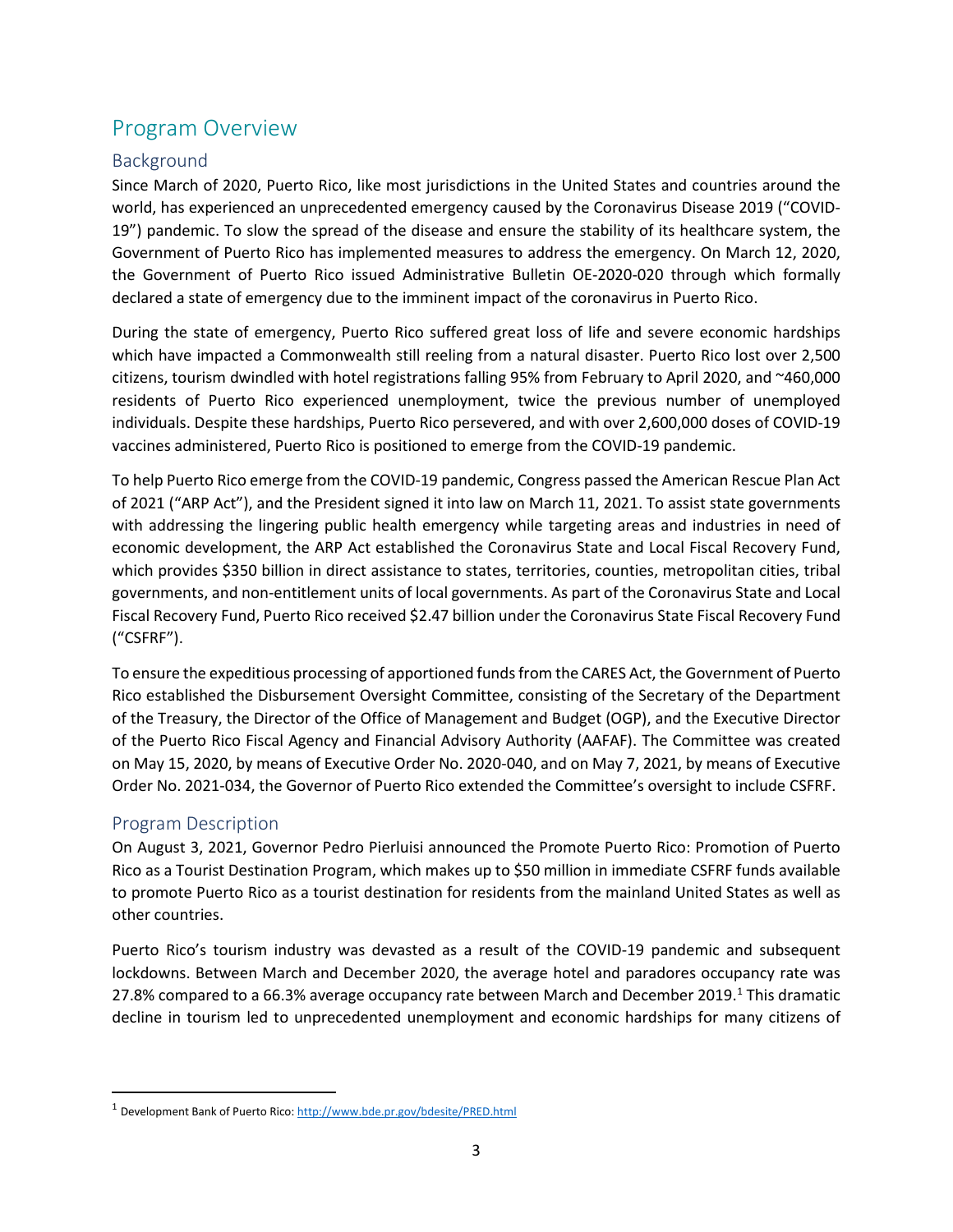Puerto Rico. As COVID-19 vaccines begin to allow a return to normalcy, Puerto Rico aims to position itself as the premier vacation destination.

Disbursement of Program funds will be subject to the strictest standards to ensure compliance with federal regulations and best practices. Therefore, each request for disbursement will be duly documented and subject to control and audit.

# <span id="page-3-0"></span>Points of Contact

The Program will be administered by the Coronavirus Relief Fund Disbursement Oversight Committee (Committee) in conjunction with Discover Puerto Rico (DMO) and AAFAF.

# <span id="page-3-1"></span>Eligibility Criteria

Eligible Recipients must meet all the following criteria:

- Be Discover Puerto Rico-Destination Marketing Organization (DMO);
- Commit to abide by the Program's terms and conditions;
- Agree to return the Program funds, if it is determined that they did not comply with any of the Program eligibility requirements, or if the Program funds were not spent on eligible expenses by December 31, 2024.

# <span id="page-3-2"></span>Allowable Expenditures

Allowable expenses under this award must be for the following strategic priorities:

- Strategic Priority 1- Enhance and strengthen the destination brand domestically and globally.
	- $\rightarrow$  Digital marketing initiatives include but are not limited to, creation and distribution of original episodic content through connected TV services like Netflix, Amazon & Hulu; national cable marketing initiatives; levering target right influences to reach conscientious travelers and develop content that will generate conversation and drive buzz among the press, and international brand expansion and audience development.
- Strategic Priority 2- Execute marketing and communications aligned with Puerto Rico's organic culture of inclusivity, diversity, and equity.
	- $\rightarrow$  Industry engagement strategy includes research to better understand the needs of various audiences including those facing accessibility challenges, partner up with minority-targeted as well as minority-owned media partners to demonstrate the Island values while staying true to the brand.
	- $\rightarrow$  Initiatives to leverage US diaspora as critical stakeholders to serve as destination advocates and Puerto Rico's most passionate ambassadors.
	- $\rightarrow$  Translation o[f www.discoverpuertorico.com](http://www.discoverpuertorico.com/) website into Spanish as well as the creation of a Spanish marketing program.
- Strategic Priority 3- Implement promotional strategies and tactics to further the growth and economic momentum seen in 2019 and counteract the negative impact of various threats, specially COVID-19.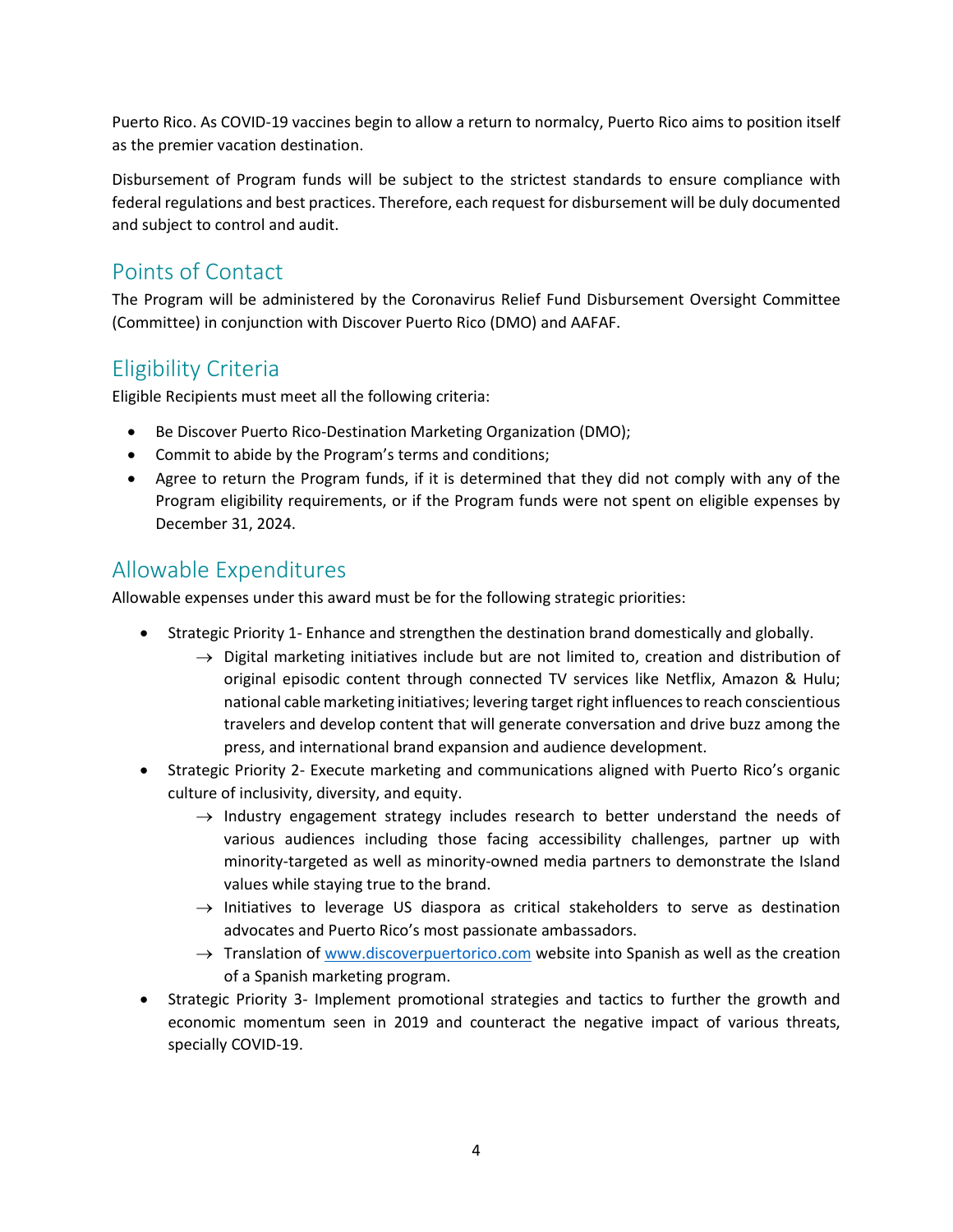- $\rightarrow$  Marketing incentives to promote municipalities outside of San Juan, including a creative messaging strategy that reflects the diversity of the island as well as individual regional content hubs, landing pages, website articles, and human-interest stories.
- $\rightarrow$  Maintaining digital dominance against raising competitors including the investment to build a future-proofed digital strategy that can withstand a changing consumer privacy landscape; and the development of first-party consumer data.
- $\rightarrow$  High-value international markets initiatives including partnerships with airlines, airports, and multicenter to promote Puerto Rico as a year-round destination.
- Strategic Priority 4- Active marketing initiatives designed to elevate Puerto Rico's competitive position and ensure optimal use of available resources.
	- $\rightarrow$  Providing digital assistance to the island small business & digital ambassadors trained and directed by the DMO.
	- $\rightarrow$  DMO will go to every corner of the island to help local municipalities improve their global digital footprint across online platforms like Google, Facebook, and Yelp.
	- $\rightarrow$  Marketing initiatives to maximize PR exposure and competitive advantage against other destinations.
- Strategic Priority 5- Execute targeted marketing to attract new visitors through new geographic market development, niche market development, and vertical integration.
	- $\rightarrow$  Marketing initiatives to target a "responsible traveler".
	- $\rightarrow$  Including costs related to public relations, marketing campaigns, strategic events, partnership opportunities with brands that reach niche audiences, out-of-home advertising, and geo-fencing to target specific audiences.
- Strategic Priority 6- Deploy sales and services initiatives that propel the recent growth in MICE and leisure travel trade sales.
	- $\rightarrow$  Marketing initiatives to elevate Puerto Rico's reputation for MICE events (world-class destination for meetings, incentives, conferencing, and exhibitions).
	- $\rightarrow$  Costs related to sales, strategic alliances, promotional events, trade shows, road shoes, FAM Trips and site inspections, promotions, and business development.
- Necessary expenses related to supporting and administrating DMO initiatives to assist the impacted tourism industry.
- Strategic Priorities #1- #5 maximum allocation \$37,800,000, strategic priority #6 maximum allocation \$10,000,000 and program support and administration maximum allocation \$2,200,000.
- Expenses necessarily incurred due to the public health emergency concerning the Coronavirus Disease 2019 (COVID-19).
- Expenses related to ensuring that the promotional activities detailed in the proposal comply with the CDC COVID-19 guidelines.
- Expenses incurred during the period that begins on March 3, 2021, and ends on December 31, 2024.

For further guidance please refer to the Guidance published by the U.S. Treasury at <https://www.govinfo.gov/content/pkg/FR-2021-05-17/pdf/2021-10283.pdf> and the Frequently Asked Questions published by the U.S. Treasury at [https://home.treasury.gov/system/files/136/SLFRPFAQ.pdf.](https://home.treasury.gov/system/files/136/SLFRPFAQ.pdf)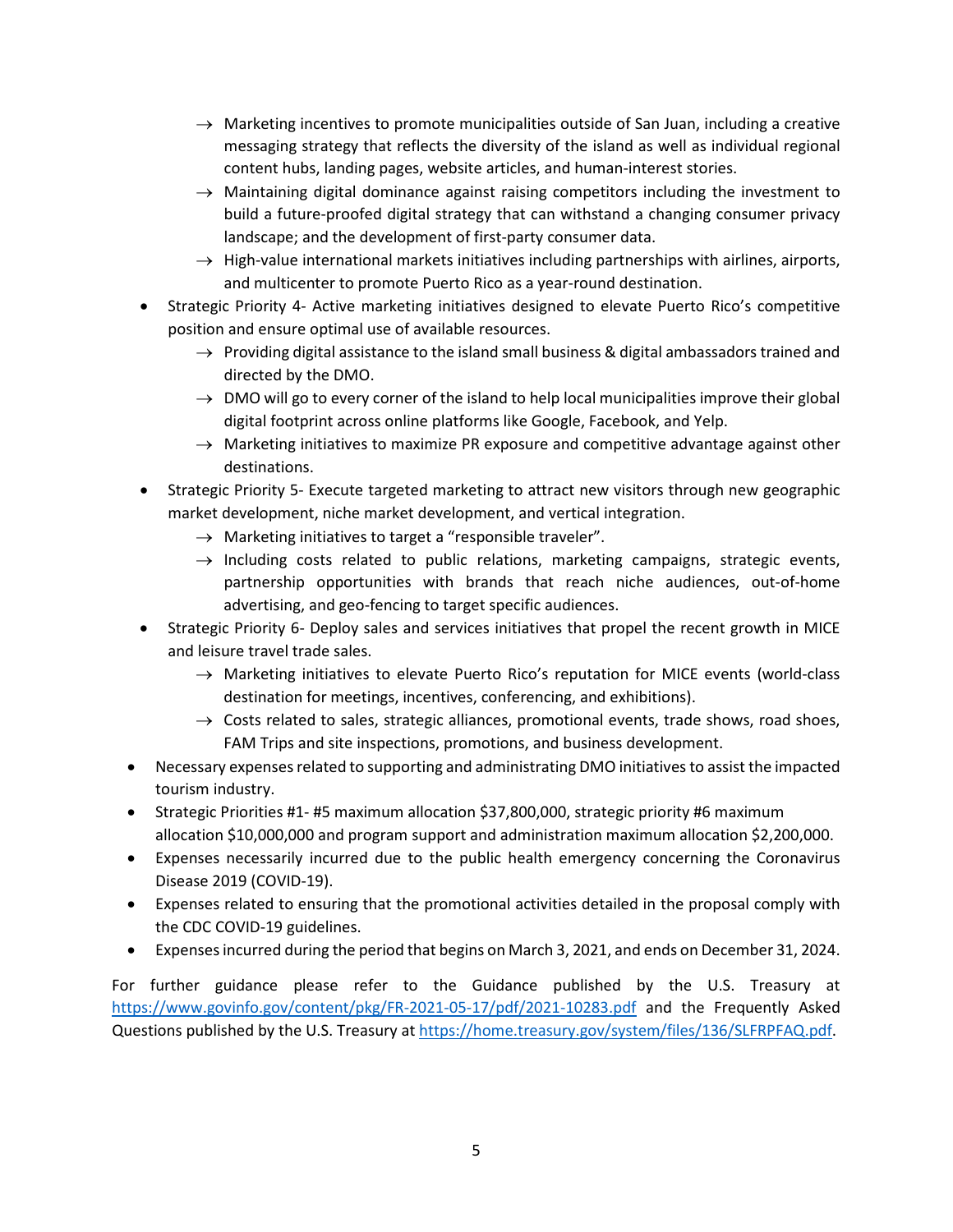#### *Other CSFRF Programs*

In addition to the Program detailed above, the Governor allocated funds for additional programs to address the public health emergency, ensure continuity of government services, address negative economic impact, provide premium pay, invest in water, sewer, and broadband infrastructure, and provide for the provision of government services (up to lost revenue). Please visit <https://www.aafaf.pr.gov/coronavirus-state-and-local-fiscal-recovery-funds/> for additional information about these programs.

# <span id="page-5-0"></span>Ineligible Expenditures

Ineligible expenses will be determined by the Committee, the U.S. Department of the Treasury, the Office of Inspector General (OIG), and other regulatory bodies, and under this award include, but are not limited to:

- Necessary expenses that have been covered or reimbursed, or that will be covered in the future, by other state or federal programs, including funds received through the CARES Act, ARP Act, or FEMA;
- Deposits into any pension funds;
- Offsetting a reduction in net tax revenue resulting from a change in law, regulation, or administrative interpretation during the covered period that reduces any tax;
- Executive bonuses, debt refinancing, or other expenses that are determined to be unnecessary for continued operations in the COVID-19 environment; and
- Activities and initiatives that are not listed in the allowable expenditures section.

<span id="page-5-1"></span>For further guidance please refer to the Guidance published by the U.S. Treasury at <https://www.govinfo.gov/content/pkg/FR-2021-05-17/pdf/2021-10283.pdf> and the Frequently Asked Questions published by the U.S. Treasury at [https://home.treasury.gov/system/files/136/SLFRPFAQ.pdf.](https://home.treasury.gov/system/files/136/SLFRPFAQ.pdf)

## Process Overview

The following is intended to outline the process by which funds from the CSFRF will be distributed under the Program. Funds will be distributed *quarterly* according to DMO's achievement, and estimates of spending amounts included in DMOs proposal. This allows both monitoring and the opportunity to reevaluate the project.

| August 3, 2021                 | Program Announced                                    |
|--------------------------------|------------------------------------------------------|
| December 2021                  | <b>Quarterly Distribution of Funds Begin</b>         |
| December 2021 - Funds Expended | Bi-weekly Use of Funds & Monthly Performance Reports |
| December 31, 2024              | Deadline for Award Funds to be Used                  |
| January 2025 - February 2025   | Program Audits Use of Funds Compliance and Recovery  |

#### *Requests*

Requests will be submitted electronically using the Agency Request for Funding process along with the request processing portal [\(http://ogp.pr.gov/Pages/Procesamiento-de-Planteamientos.aspx\)](http://ogp.pr.gov/Pages/Procesamiento-de-Planteamientos.aspx) administered by the Puerto Rico OGP. Applicants should submit requests under the PP Form-CSFRF Fund Request. Upon submission, Applicants will receive a confirmation via electronic mail.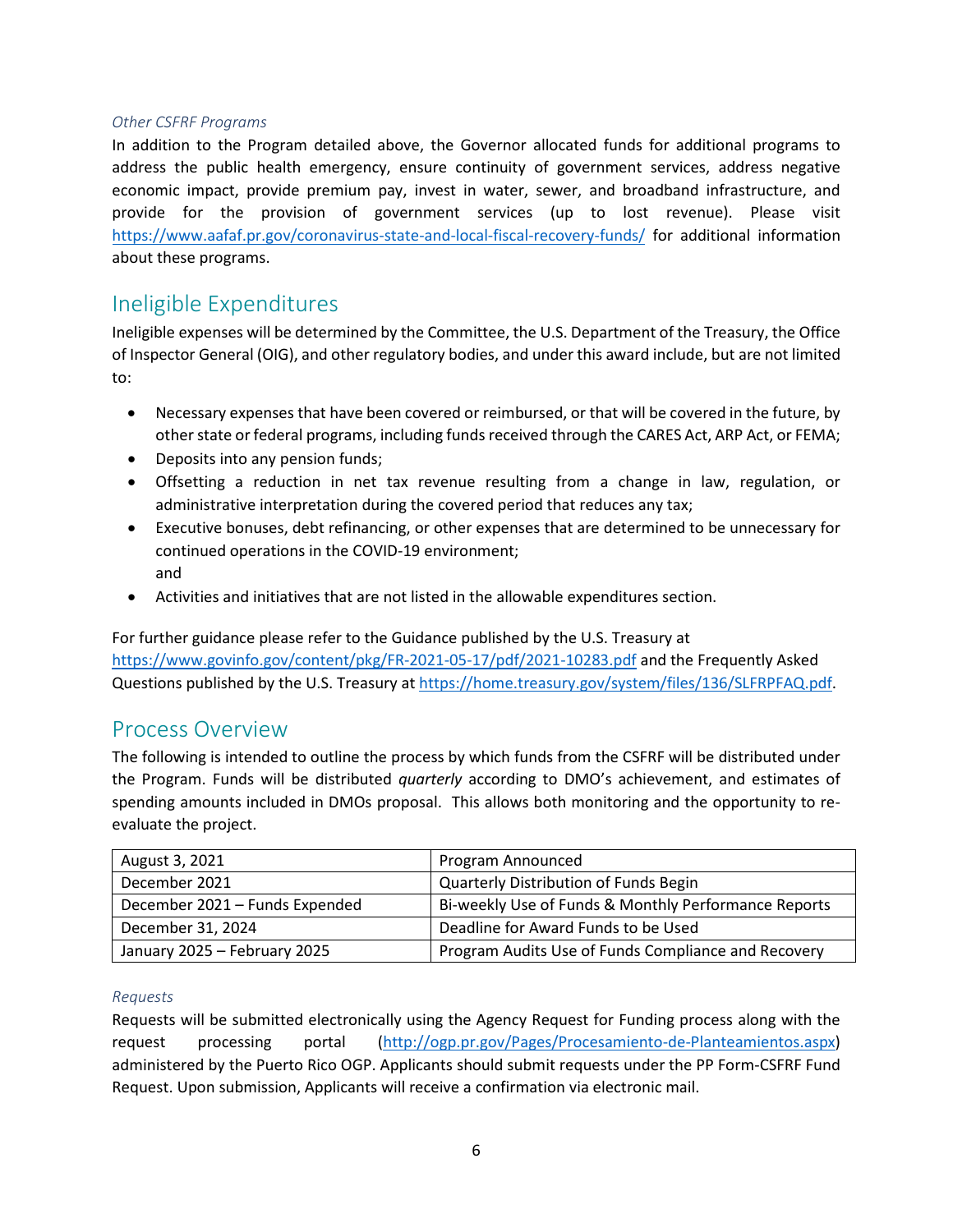More information on forms, documents, and eligibility can be found on the web at: <https://www.aafaf.pr.gov/coronavirus-state-and-local-fiscal-recovery-funds/>

#### *Evaluation*

For all requests, decisions will be evaluated for completeness and eligibility, and final determinations will be made by representatives of AAFAF. Each Request will be evaluated, and Program funds will be allocated using a standard of necessity.

The Disbursement Oversight Committee will approve final funding award decisions.

#### *Award and Funding*

Requestors will be notified via electronic mail of funding decisions. Subsequent funding opportunities (including expansion of eligible institutions and use of funds) will be determined based upon the availability of funds remaining after completion of initial awards.

## <span id="page-6-0"></span>**Compliance**

Any government entity receiving funds must adhere to the Uniform Guidance, 2 C.F.R § 200 ("Uniform Guidance"). This Uniform Guidance outlines the "Uniform Administrative Requirements, Cost Principles, and Audit Requirements for Federal Awards". Recipients and their personnel are responsible for reviewing, understanding, and applying the complete underlying legislation and guiding documents. For complete details on 2 CFR 200, visit the Electronic Code of Federal Regulations at [https://www.ecfr.gov/cgi-bin/text-idx?tpl=/ecfrbrowse/Title02/2cfr200\\_main\\_02.tpl.](https://www.ecfr.gov/cgi-bin/text-idx?tpl=/ecfrbrowse/Title02/2cfr200_main_02.tpl) Topics included in the Uniform Guidance include, but are not limited to:

- Procurement standards and requirements
- Contract cost and price principles
- Bonding requirements
- Document retention and auditing provisions

Any government and non-government entity receiving Program funds will be required to retain use of funds records and supporting documentation for a period of five (5) years. Furthermore, by accepting CSFRF funds, government and non-government entities are required to certify proper and legal use of the funds and agree to cooperate in any audit proceedings requested by the Government of Puerto Rico or other governing entity responsible for the compliant use of Program funds.

## <span id="page-6-1"></span>Reporting Requirements

On an annual basis, the Government of Puerto Rico is required to submit a performance report detailing the progress and impact of the use of CSFRF funds. This Recovery Plan Performance Report will include descriptions of the projects funded and information on the performance indicators and objectives of each award, helping residents understand how their governments are using the substantial resources provided by Coronavirus State and Local Fiscal Recovery Funds program.

The key output performance indicators for this Program include:

- Number of advertisement views and interactions
- Monthly change in website visitors and social media insights
- Monthly change in the number of hotel rooms occupied